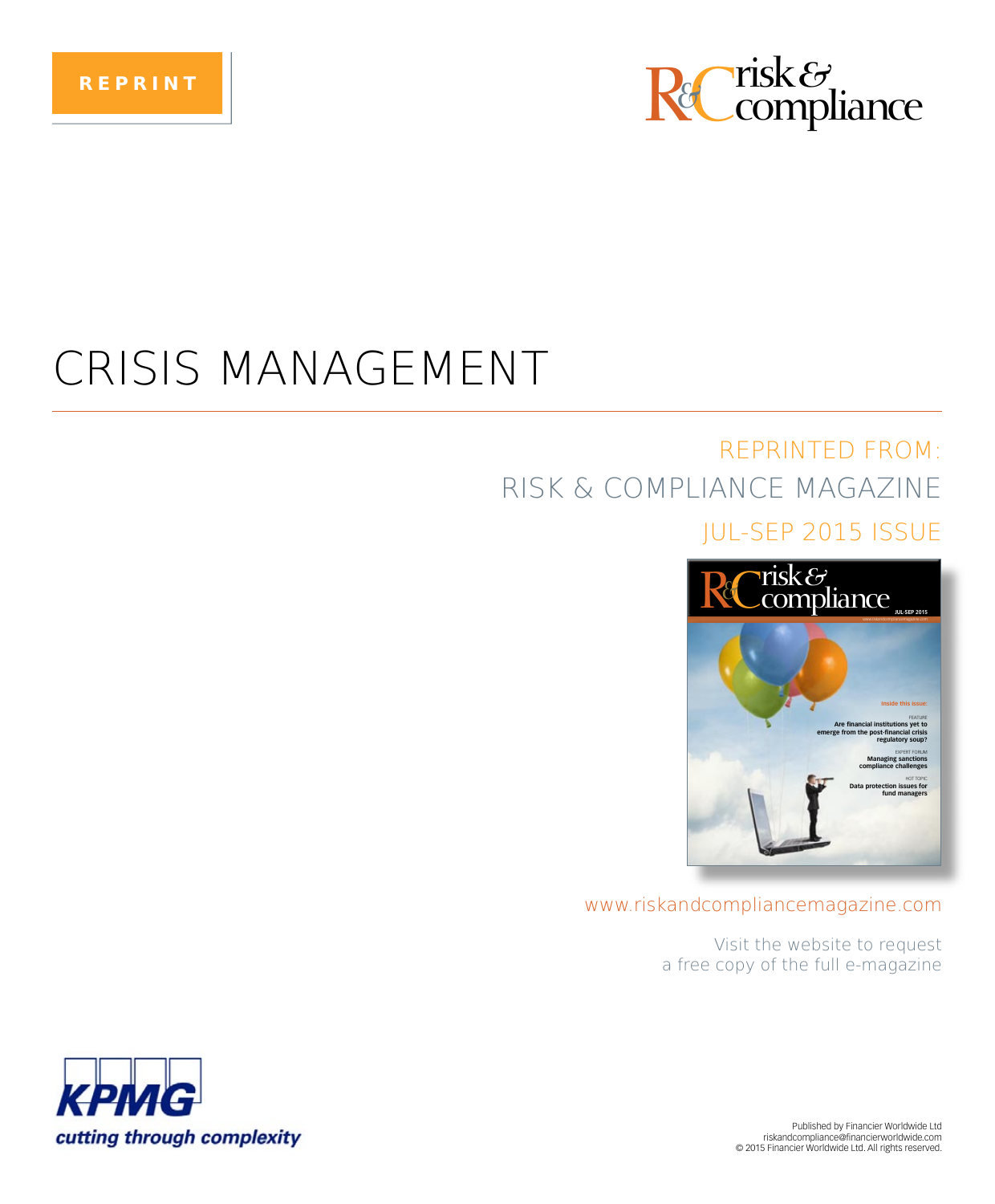

www.riskandcompliancemagazine.com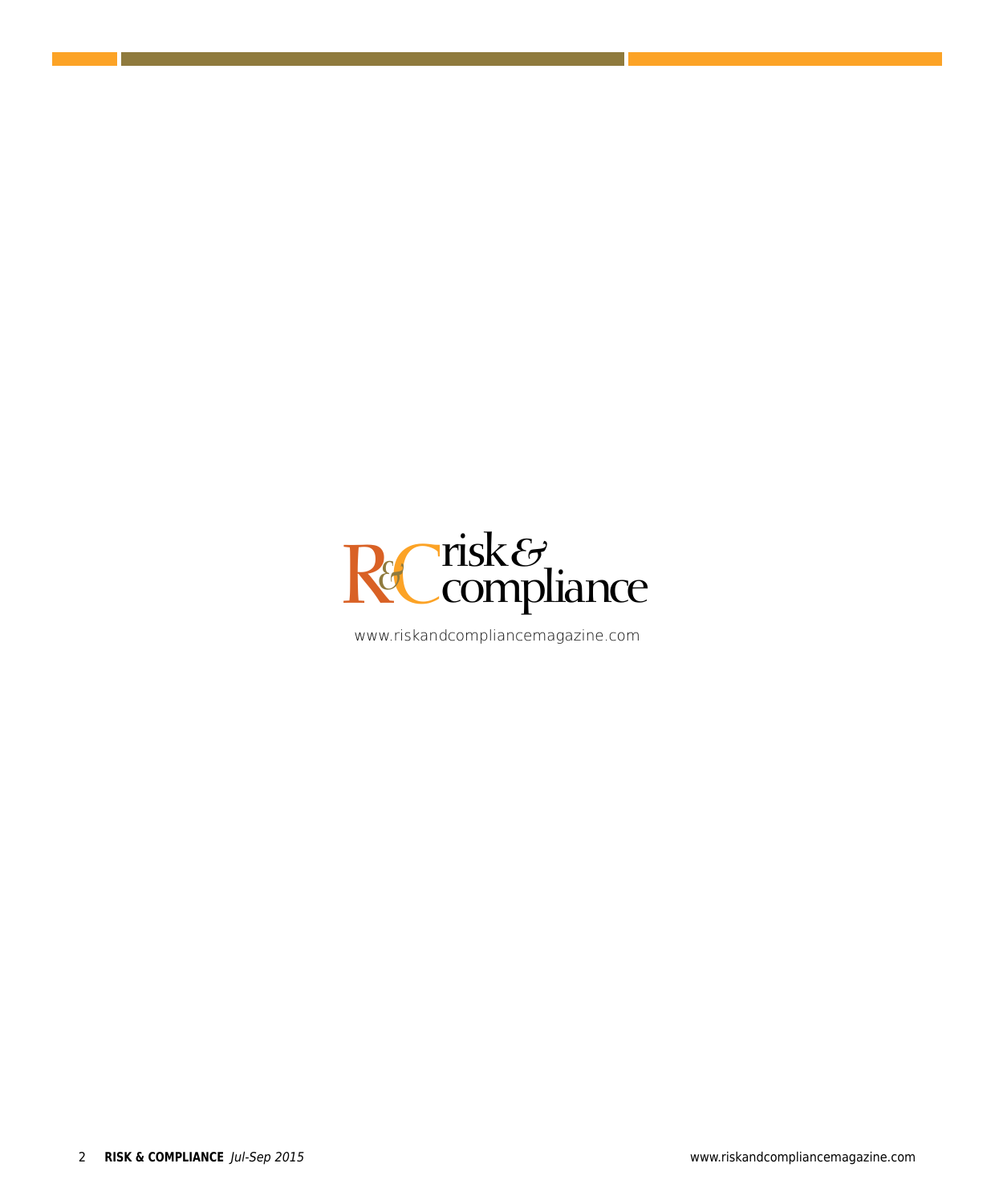ONE-ON-ONE INTERVIEW

# ONE-ON-ONE INTERVIEW **CRISIS MANAGEMENT**



**Michael B. Schwartz** Principal KPMG T: +1 (713) 319 2258 E: mschwartz@kpmg.com

**Michael Schwartz** is a principal in KPMG LLP's Forensic Advisory Services practice. He assists corporate and public sector clients in preventing, detecting and investigating fraud, waste, abuse and other misconduct. Mr Schwartz is a national leader for providing public sector, anti-bribery and corruption and crisis managementrelated Forensic services. Prior to his 13-year tenure at KPMG, Mr Schwartz had over 20 years of trial and other legal experience as an Assistant United States Attorney, in law firms and corporate legal departments. He is a frequent speaker nationally on fraud, waste and abuse, FCPA and compliance-related topics.

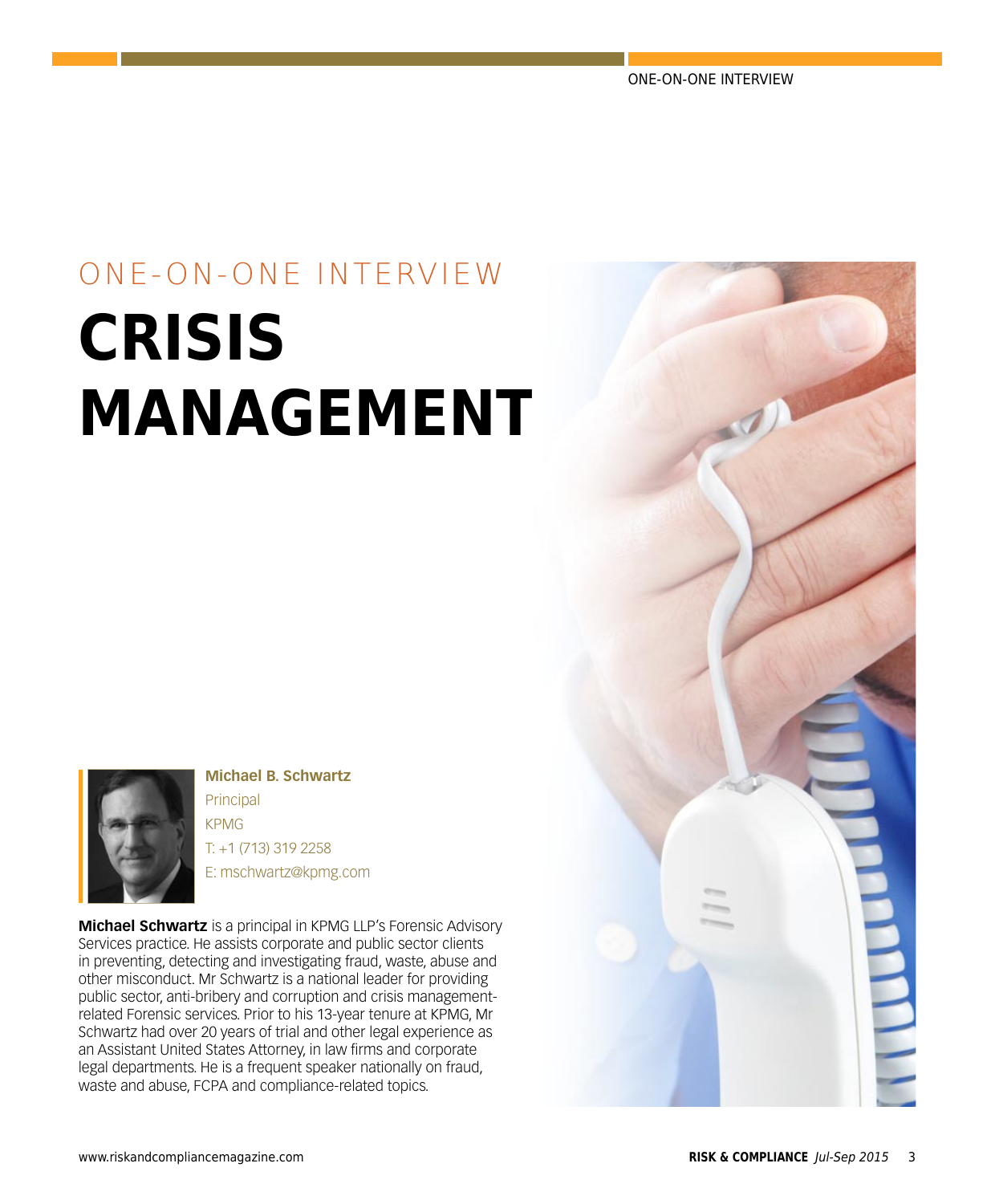**RC: Could you provide a brief overview of the types of catastrophic events that may befall a business? Do you believe companies give enough thought to how these situations might impact their business?**

**Schwartz:** Catastrophic events typically occur within a compressed period and have the potential to critically impact a company's ability to achieve its mission. They frequently result in significant financial or reputational loss. Some triggers for crises relate to weather, environment, natural and man-made disasters, product safety and recall, equipment failure, data security breach, operational failures, loss of key staff, supply chain interruption, significant regulatory enforcement action, financial reporting fraud and leadership misconduct. Certainly, there has been increased awareness in recent years among larger companies that their reliance on technology, networks and software necessitates a disaster recovery response and mitigation plan, and that personally identifiable information, and commercially valuable information or intellectual property, must be protected from a data intrusion or breach. The often unmet challenge for companies is to think beyond these top-of-mind risks to answer the harder question: "Are we prepared for the unexpected?" The most difficult unexpected events are those with high-loss and low-frequency, the

so-called 'black swans'. Black swans will occur, but by definition, whether or when a particular one will occur is unknowable.

### **RC: What advice would you give to businesses on dealing with such an event? How important is it to have a clear communications channel and strategy when faced with a business crisis?**

**Schwartz:** Companies should organise their crisis response and management process around four phases: planning, response, recovery/restoration and remediation/resilience. While these phases sometimes follow a sequential path, it is frequently the case that response, recovery/restoration and even remediation/resilience may occur simultaneously. Crisis planning is typically a crossfunctional, integrated and dynamic process in which a company establishes a steering committee, considers potential financial, legal and operating implications of a crisis, marshals critical internal and external resources and expertise to be ready to respond quickly, and develops external and internal communication plans to keep all its critical stakeholders well informed. Crisis response encompasses the execution of the crisis plan. Due to the 'fog of war' that is inevitable in a catastrophe, the response will evolve and the plans in place to manage the crisis may need to be changed in real time due to the reality of a particular crisis situation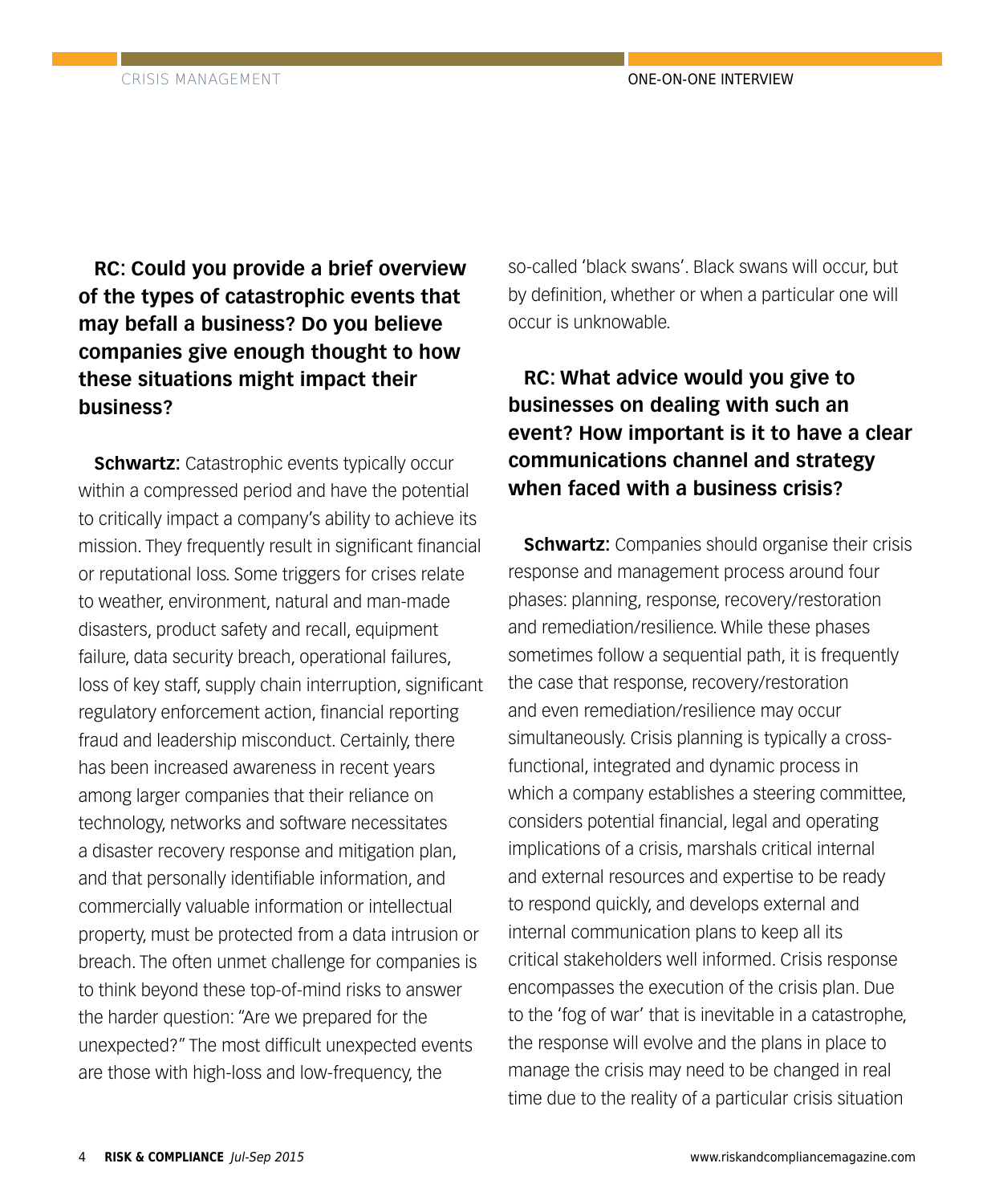as it unfolds. Recovery/restoration, including managing the aftermath, is the phase when the emergency response to the catastrophe is largely resolved, and during which organisations deal with legal and regulatory claims or proceedings, address ongoing financial and operational obligations, reputational fallout and other negative impacts remaining for the company. The recovery/restoration phase endeavours to re-establish, to the extent practicable, the company's business as it was conducted before the crisis, and seeks to return the company to normalcy. This phase naturally leads to the final phase of remediation/resilience, which includes reflecting on lessons learned, taking steps to prevent or mitigate the damage from future crises, and modifying plans to more effectively and efficiently address and manage future crises. Communication planning and execution are critical to effective crisis response and management. Competent decision-making requires accurate and timely information upon which to act – many well-designed and executed crisis responses have been upended by poor internal or external communications and related mechanisms for factfinding. The customers, shareholders, employees and other company stakeholders all experience the crisis in a different way. Timely and accurate information, clearly communicated, goes a long way in assuaging those concerns. Crises that trigger

regulatory scrutiny and ensuing media attention require even more accurate and timely disclosures to counter frequent speculation, rumours or even fear-mongering by some constituencies.

**"Companies should organise their crisis response and management process around four phases: planning, response, recovery/restoration and remediation/ resilience."**

> *Michael B. Schwartz, KPMG*

### **RC: What do you consider to be the essential elements of an effective crisis management strategy?**

**Schwartz:** Each of these phases includes many subcomponents. For example, scenario planning and simulations or drills are critical steps to be taken well in advance of an actual crisis. An effective fact-finding process and communication strategy crosses all phases. Periodic assessment of the overall crisis management plan and its components is also critical. Understanding possible infrastructure challenges, and challenging assumptions about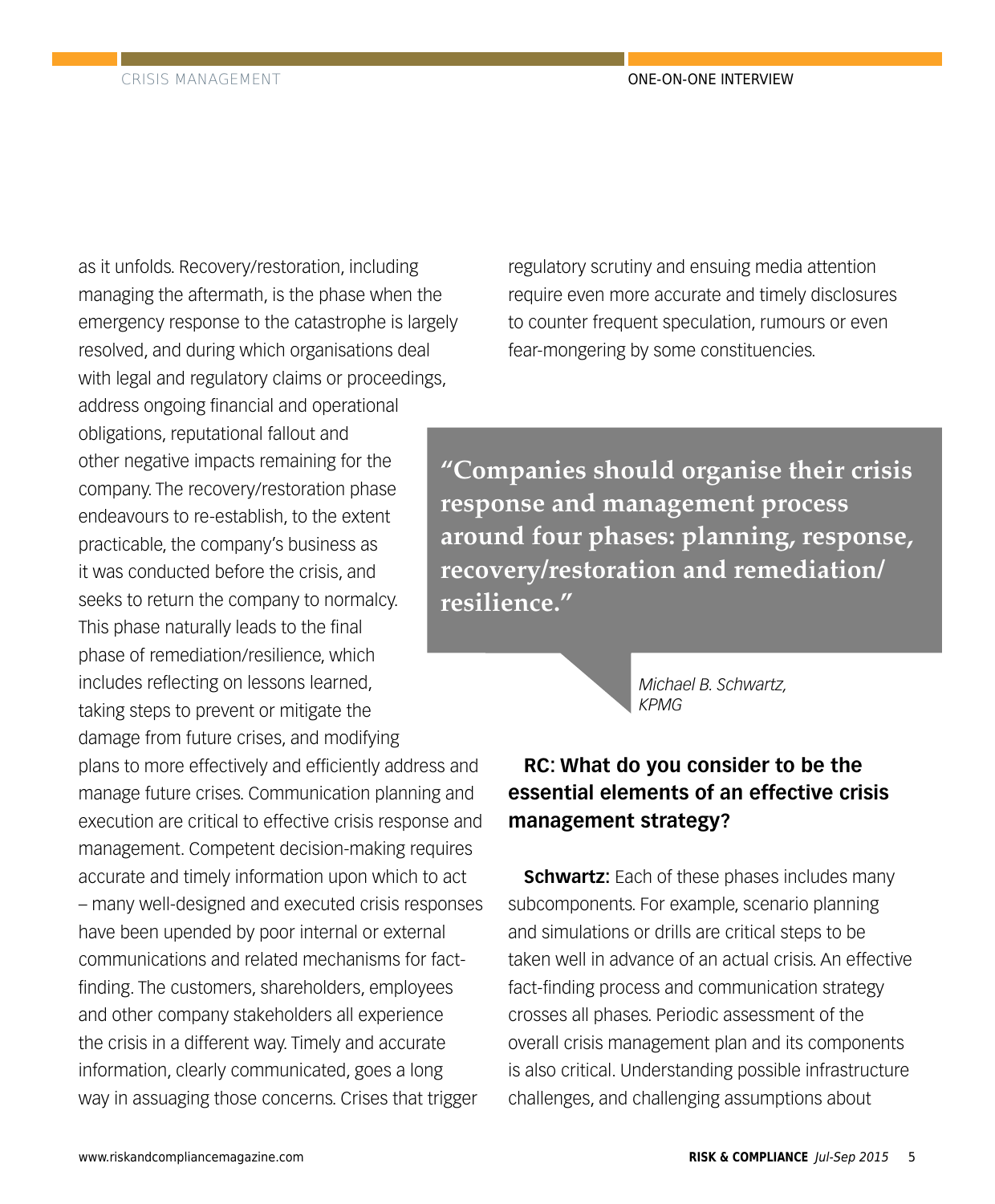the availability of such basic items as electricity or access to employees or facilities, is particularly important in the natural disaster context. An effective organisational crisis management plan must deal with how key third parties' in turn manage crises given the interdependencies and intricacies of the supply chain at many locally based or multinational organisations. Finally, a crisis may be both caused by extreme financial pressures and may similarly manifest itself in the form of severe liquidity challenges, an imminent breach of financial covenants or share price plunge. An integral work step in developing an effective crisis management plan is to retain key advisers in advance. It is frequently the case that crisis communications professionals, forensic accountants, financial advisers, lawyers, cyber intrusion and information technology professionals, and other consultants will be needed on short notice, and there will be little time to make thoughtful decisions if those retention decisions are deferred.

### **RC: How does enterprise risk management feed into the crisis management process?**

**Schwartz:** Enterprise risk management (ERM) is a vital risk mapping exercise that allows a company to gain insights into its common risks, and to use that knowledge to develop mitigation plans and take preventative actions. Effective ERM is instrumental

in identifying the risks that may trigger a crisis at a particular company. As a result, these are the risks that need to be contemplated, prevented, planned for, responded to and recovered from through a well designed and executed crisis management process. ERM scoping does not always provide for an effective crisis management planning or solution. It is not always the case that an identified risk triggers a crisis – for example, an unlikely confluence of events or risks might trigger a crisis not otherwise foreseen. An effective fact-finding and communication approach is an essential component of an effective crisis management plan, although those efforts are not typically in scope for an enterprise risk management exercise.

**RC: How important is it to have clear communication channels and a solid IT infrastructure when faced with a black swan event? Can this help to reduce potential financial and reputational damage suffered by the business?**

**Schwartz:** Access to critical business systems and data is a key prerequisite to being able to have accurate and timely information upon which to make decisions, and to communicate to key stakeholders. Business continuity and resilience can be viewed as an essential, but sometimes overlooked, step in the routine business operations of an organisation. In the absence of effective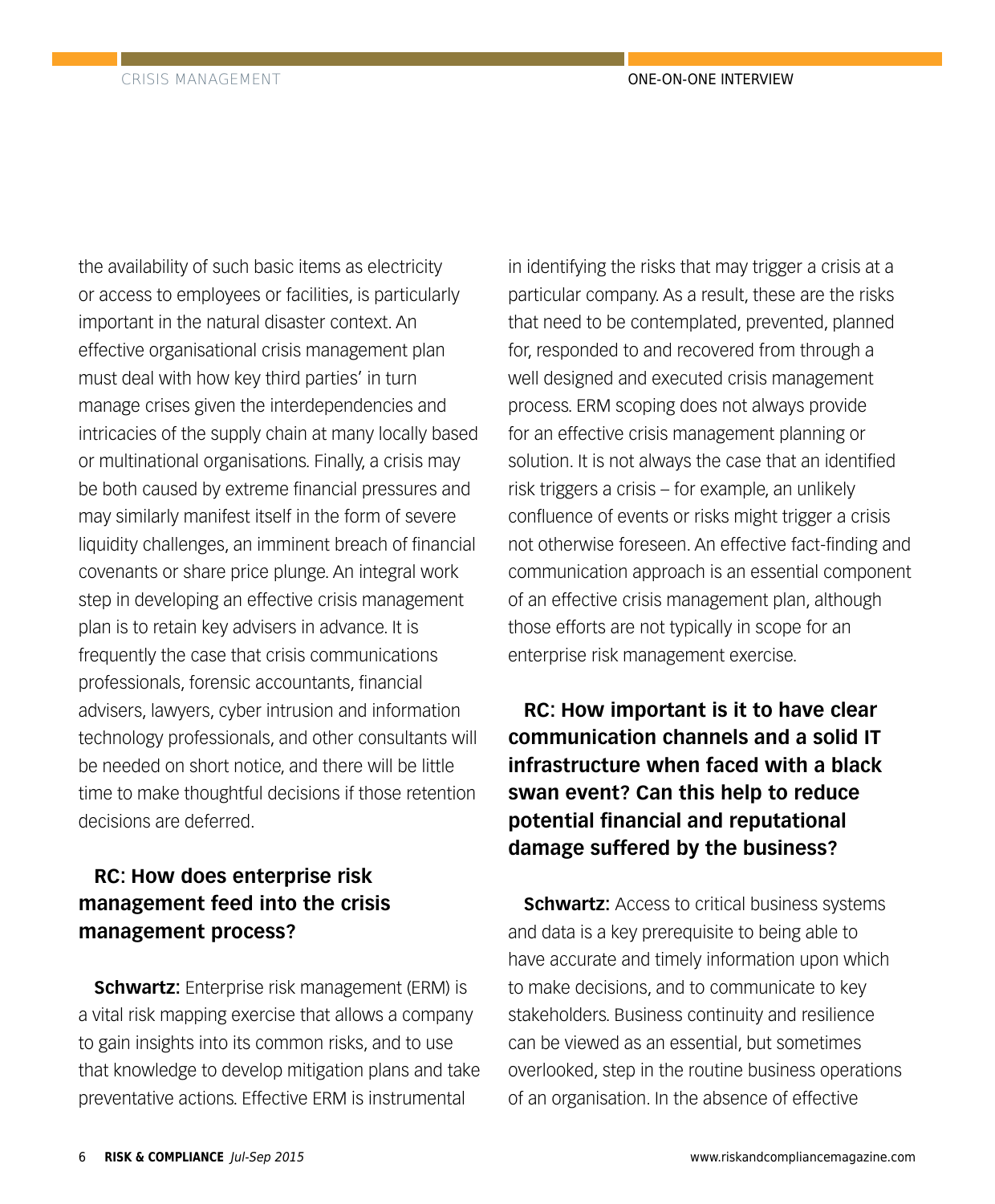planning or visibility to crisis scenarios, regardless of whether third parties are involved, the move to cloud computing or outsourcing other IT functions only increases the challenge of keeping information flowing during a crisis. While a crisis is ongoing, the business needs to maintain operations to the extent practicable, and the business' assorted IT infrastructure, supply chain and distribution network need to rely upon and generate data for others to rely on. The phrase 'knowledge is power' comes to mind as an aspirational goal by which to maintain clear communication channels and a solid IT infrastructure.

**RC: Specifically, what are some of the key crisis management considerations most firms will need to give to their supply chain following a major disruptive event? And how do you distinguish between supply chain and distribution, sales and customers?**

**Schwartz:** Identifying concentrations of risk, or 'choke points', is a key crisis management consideration. Perhaps the best way to illustrate this is through a series of examples. It is sometimes the case that a single business unit of an organisation

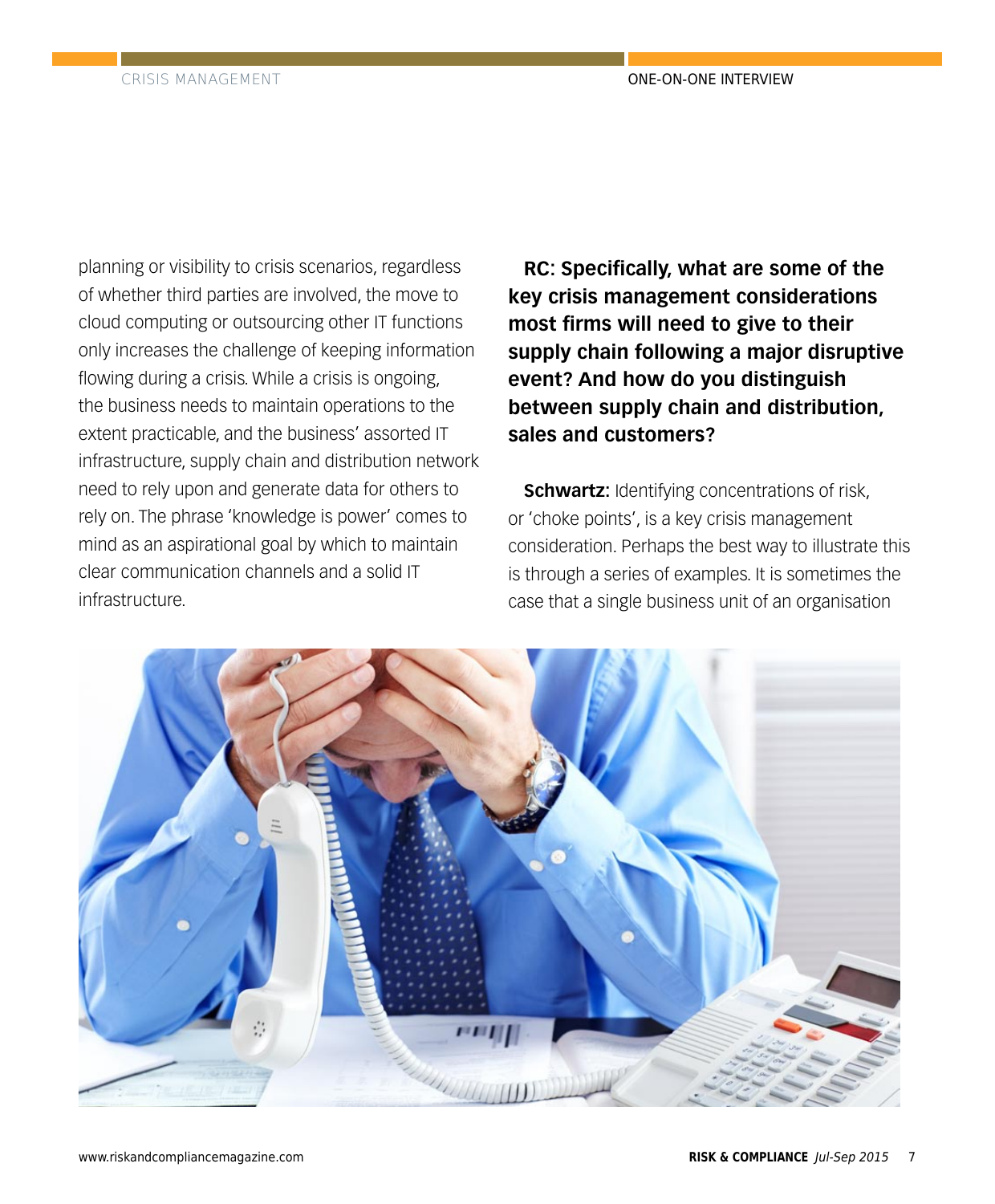supplies a key component relied on by the remainder of the business. Similarly, an external supplier may provide a critical component, or there may even be a supplier to the supplier who provides a key subcomponent on a sole source basis. A crisis at the company, one of its key facilities, an outsourced IT provider, or involving a key supplier, whether caused by a natural disaster, health or safety concerns, political causes, or for other reasons, could be catastrophic for the business. Understanding whether there are 'choke points' in the supply chain or an avoidable concentration of risk in a single third party or product, and planning for shortages or unavailability for an extended period, is a worthwhile exercise, not to mention locating alternative sources or even alternative components. There may be key distribution choke points in terms of both the logistics operation involved in product delivery as well as with organisations which act as wholesalers, or are responsible for a disproportionate amount of a company's sales. Similar planning for or even avoiding that sort of concentration risk is time well spent for every organisation.

**RC: To what extent can disruptor analysis help in assessing the risks associated with potential catastrophic events?**

**Schwartz:** The resources that a company can devote to ERM are necessarily limited. As a result, ERM tends to focus on high-frequency risks such as compliance with regulations, including Sarbanes-Oxley and the FCPA. However, black swan risks are often given short shrift by traditional ERM analysis. While we cannot predict a black swan, we can anticipate the type of disruption that a black swan will have on a company. Disruptor analysis is typically implemented by outside professionals who present the company's crisis managers and other responders with a hypothetical black swan, evaluate how well the company is prepared to respond and help to devise contingency plans to improve those responses.

### **RC: What final piece of advice can you offer to business leaders in terms of implementing robust crisis management planning and response?**

**Schwartz:** Start now. Assess risk, scenario plan, develop plans to respond and communicate, run simulations and retain key third parties while you have time to do so. If you have already been through a crisis, update your plans and approaches and make sure you have the benefit of lessons learned. R<sub>C</sub>